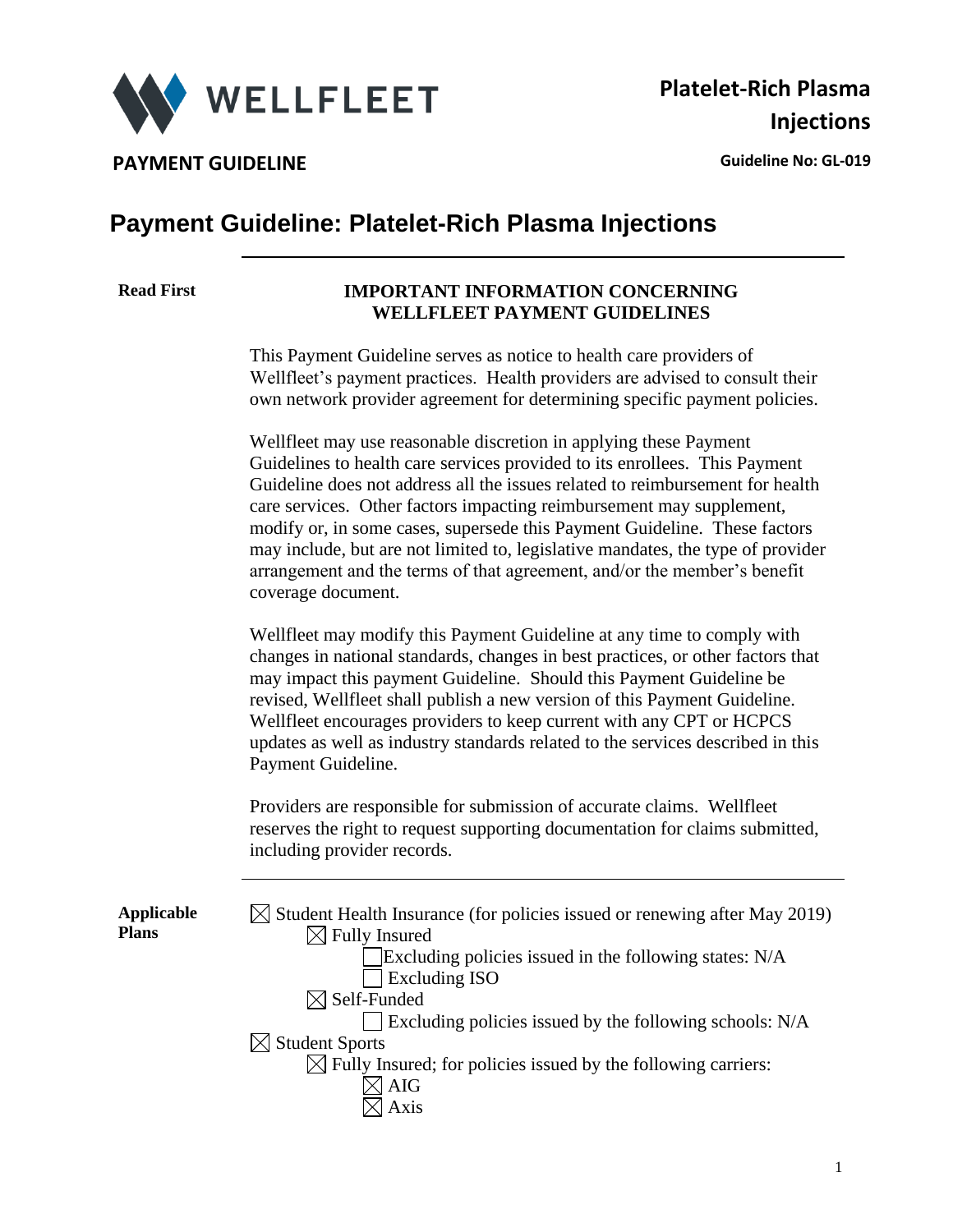

## **PAYMENT GUIDELINE CONSUMING A REPORT OF A REPORT OF A REPORT OF A REPORT OF A REPORT OF A REPORT OF A REPORT OF A REPORT OF A REPORT OF A REPORT OF A REPORT OF A REPORT OF A REPORT OF A REPORT OF A REPORT OF A REPORT OF**

|                   | $\boxtimes$ Commercial Casualty Insurance Company/Wellfleet<br>Insurance<br>$\boxtimes$ Self-Funded<br>$\Box$ Excluding policies issued by the following schools: N/A<br>Fully Insured Student Accident; for policies issued by the following<br>carriers:<br>AIG<br>Axis<br>Commercial Casualty Insurance Company/Wellfleet Insurance<br>$\boxtimes$ Self-Funded Employer Insurance<br>Excluding policies issued by the following employers: N/A |
|-------------------|---------------------------------------------------------------------------------------------------------------------------------------------------------------------------------------------------------------------------------------------------------------------------------------------------------------------------------------------------------------------------------------------------------------------------------------------------|
| <b>Purpose</b>    | To describe how the use of Platelet Rich Plasma (PRP) will be considered<br>and reviewed by Wellfleet                                                                                                                                                                                                                                                                                                                                             |
| <b>Scope</b>      | The Guideline lists eleven specific areas of utilization for PRP. Any other<br>utilization of PRP will require Medical Review.                                                                                                                                                                                                                                                                                                                    |
| <b>Guidelines</b> | The following grid describes the evaluation performed and the results for eleven<br>specific areas of utilization for PRP. The results are either:<br>1. Approve after review by RN<br>2. Refer for physician review<br>Investigational/Experimental<br>3.                                                                                                                                                                                        |

| <b>Diagnosis or</b> | <b>Supporting Information</b>                    | Appr | Refer | 1/E |
|---------------------|--------------------------------------------------|------|-------|-----|
| Procedure           |                                                  |      |       |     |
| Achilles            | a. RCTs failed to show any superiority of PRP    |      | x     |     |
| tendinopathy        | compared with placebo or physiotherapy.          |      |       |     |
| <b>Achilles</b>     | a. In case of Achilles tendon ruptures, surgical |      |       | X   |
| rupture             | treatment is required.                           |      |       |     |
| Anterior            | a. Two studies show positive results for         | x    |       |     |
| cruciate            | injection without surgery:                       |      |       |     |
| ligament            | If request is for injection without surgery:     |      |       |     |
|                     | b. Systematic reviews show that when used        |      |       | x   |
| injury or           | intra-operatively there is no beneficial effects |      |       |     |
| reconstruction      | in terms of clinical outcome, bone-graft         |      |       |     |
|                     | integration and prevention of bony tunnel        |      |       |     |
|                     | enlargement.                                     |      |       |     |
|                     | If request is for surgical application:          |      |       |     |
|                     |                                                  |      |       |     |

Any utilization not listed in the grid will require physician review.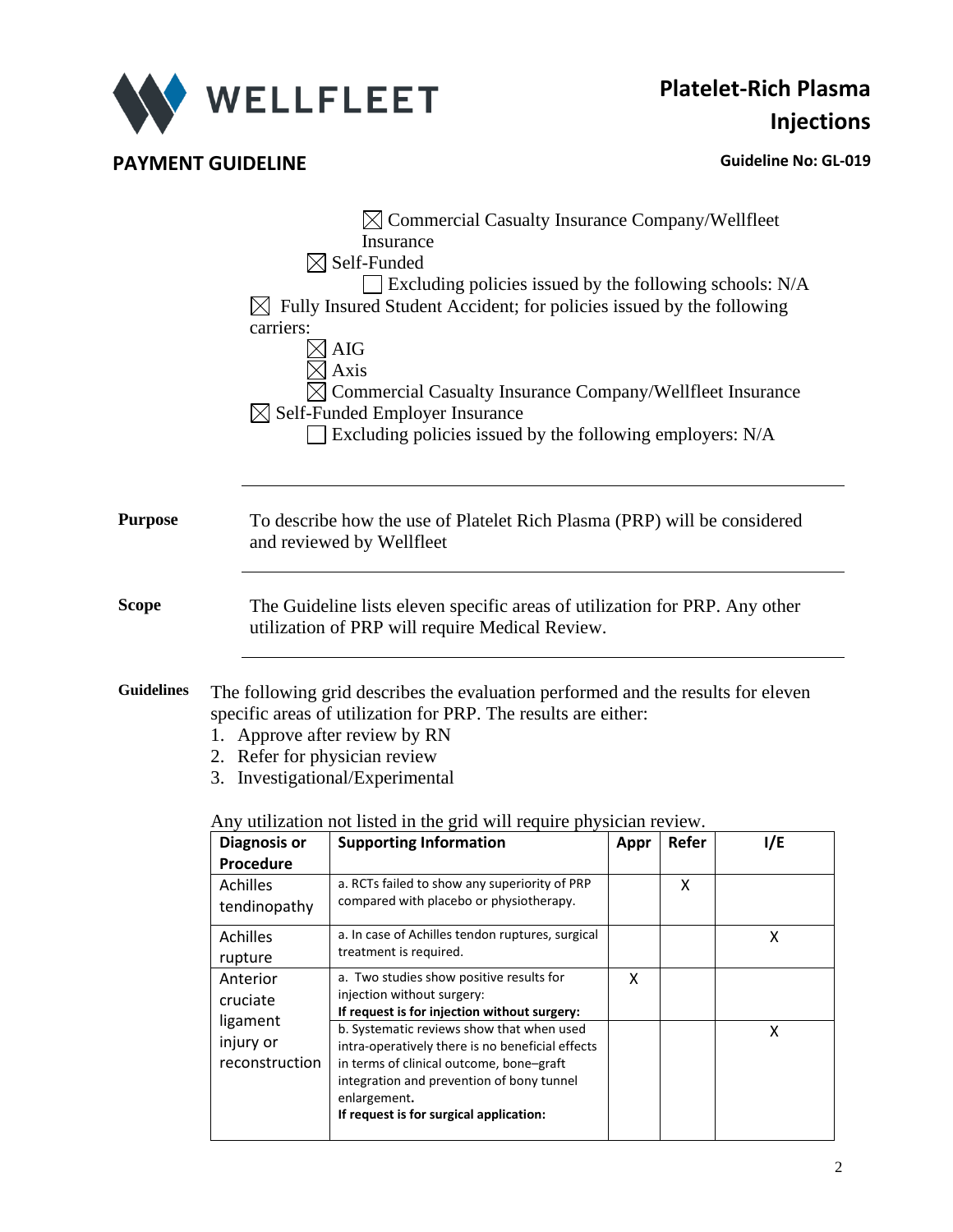

# **Platelet-Rich Plasma Injections**

# **PAYMENT GUIDELINE CONSUMING A REPORT OF A REPORT OF A REPORT OF A REPORT OF A REPORT OF A REPORT OF A REPORT OF A REPORT OF A REPORT OF A REPORT OF A REPORT OF A REPORT OF A REPORT OF A REPORT OF A REPORT OF A REPORT OF**

| <b>Diagnosis or</b><br>procedure              | <b>Supporting Information</b>                                                                                                                                                                                                                                                                                                                                                                                                                                                                                                                                                                                                                                                                                                                                           | Appr | Refer | 1/E            |
|-----------------------------------------------|-------------------------------------------------------------------------------------------------------------------------------------------------------------------------------------------------------------------------------------------------------------------------------------------------------------------------------------------------------------------------------------------------------------------------------------------------------------------------------------------------------------------------------------------------------------------------------------------------------------------------------------------------------------------------------------------------------------------------------------------------------------------------|------|-------|----------------|
| <b>ACL</b>                                    | a. Recent studies showed that the                                                                                                                                                                                                                                                                                                                                                                                                                                                                                                                                                                                                                                                                                                                                       |      |       | Patellar       |
|                                               |                                                                                                                                                                                                                                                                                                                                                                                                                                                                                                                                                                                                                                                                                                                                                                         |      |       |                |
| reconstruction                                | application of PRP to the harvest site                                                                                                                                                                                                                                                                                                                                                                                                                                                                                                                                                                                                                                                                                                                                  |      |       | tendon donor   |
| donor site:                                   | contributed to improved healing and                                                                                                                                                                                                                                                                                                                                                                                                                                                                                                                                                                                                                                                                                                                                     |      |       | site in ACL    |
| Patellar tendon                               | pain                                                                                                                                                                                                                                                                                                                                                                                                                                                                                                                                                                                                                                                                                                                                                                    |      |       | reconstruction |
| Knee<br>injections for<br>cartilage<br>repair | a. Several individual studies, including RCTs,<br>conclude that intra-articular PRP in the knee<br>considerably reduces pain and improves joint<br>stiffness and physical function. It doesn't stop<br>or slow knee OA but can delay surgery,<br>improve the quality of life temporarily.<br>b. Six meta-analyses showed positive results<br>for PRP to some extent, though there were<br>often concerns with the results due to issues<br>such as low patient populations,<br>heterogeneity, etc.<br>c. Two meta-analyses showed controversial<br>results stating additional high-level, well<br>designed large studies utilizing standardized<br>protocols are needed to validate the efficacy<br>and clinical utility of PRP<br>d. One meta-analysis showed negative |      | x     |                |
|                                               | results, but it also described many<br>confounders.                                                                                                                                                                                                                                                                                                                                                                                                                                                                                                                                                                                                                                                                                                                     |      |       |                |
| Lateral                                       | a. Numerous studies have been performed                                                                                                                                                                                                                                                                                                                                                                                                                                                                                                                                                                                                                                                                                                                                 | x    |       |                |
| epicondylitis                                 | with PRP against varied controls and arms<br>such as placebo, glucocorticoid injection,<br>autologous blood injection and needling.<br>Though more studies have positive results<br>than negative, there is no consistency in the<br>results, leaving more questions than answers.<br>b. Two meta-analyses show PRP may reduce<br>the pain associated with lateral epicondylitis.<br>Three meta-analyses were equivocal.<br>c. One meta-analysis of RCT's was highly<br>positive when highly cellular leukocyte-rich<br>PRP (LR-PRP) is used<br>c. One meta-analysis was negative, but it was<br>older than the others<br>When request includes use of LR-PRP:<br>When request is without use of LR-PRP:                                                                |      | x     |                |
| Meniscal tears                                | a. There are few studies and they are small                                                                                                                                                                                                                                                                                                                                                                                                                                                                                                                                                                                                                                                                                                                             |      | X     |                |
|                                               | and contradictory. No definite conclusions<br>can be drawn.                                                                                                                                                                                                                                                                                                                                                                                                                                                                                                                                                                                                                                                                                                             |      |       |                |
| Muscle injury                                 | a. Non-randomized studies affirmed that PRP<br>improves quality of tissue repair or<br>accelerates the functional recovery.<br>b. RCT's showed controversial results. One<br>small RCT showed PRP improved functional<br>recover and time to return to sport and pain<br>management while subsequent studies<br>showed no benefit.                                                                                                                                                                                                                                                                                                                                                                                                                                      |      | X     |                |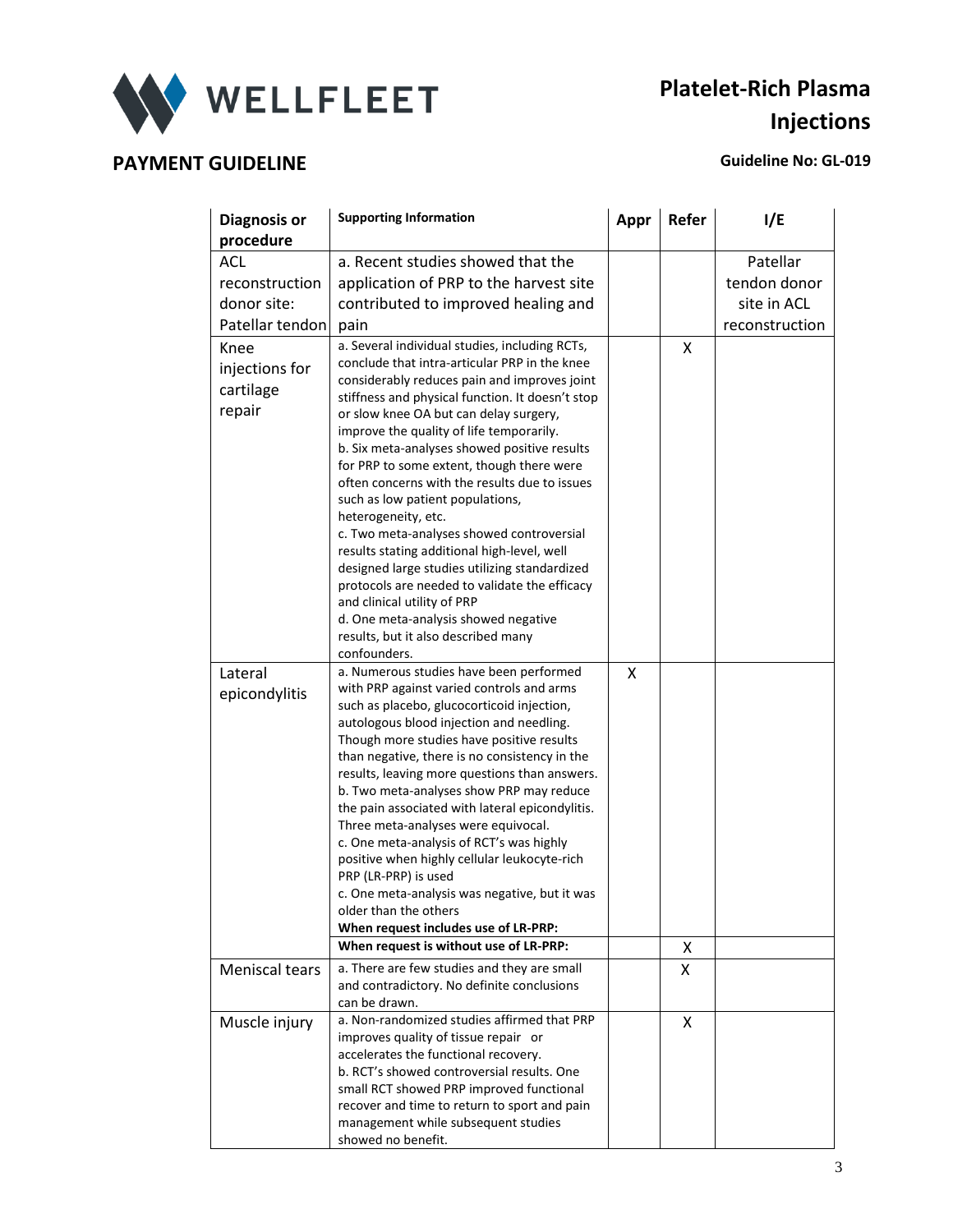

# **Platelet-Rich Plasma Injections**

| <b>Diagnosis or</b><br>Procedure                                                  | <b>Supporting Information</b>                                                                                                                                                                                                                                                                                                                                                                                                                                                                                                                                                                                                                                                                   | Appr | Refer | 1/E |
|-----------------------------------------------------------------------------------|-------------------------------------------------------------------------------------------------------------------------------------------------------------------------------------------------------------------------------------------------------------------------------------------------------------------------------------------------------------------------------------------------------------------------------------------------------------------------------------------------------------------------------------------------------------------------------------------------------------------------------------------------------------------------------------------------|------|-------|-----|
| Patellar<br>tendinopathy                                                          | a. Three studies showed minimal benefit<br>b. Other, minimal studies show conflicting<br>information.<br>c. Meta-Analysis of RTC's on tendinopathies<br>was highly positive when highly cellular<br>leukocyte-rich PRP (LR-PRP) is used                                                                                                                                                                                                                                                                                                                                                                                                                                                         |      | X     |     |
| Plantar<br><b>Fasciitis</b>                                                       | a. There are numerous studies which are<br>conflicting.<br>b. A meta-analysis and a systematic review<br>state the studies are of low quality and<br>document only a marginal benefit for PRP.<br>They appear to show no benefit in show- and<br>intermediate-term pain relief and only<br>limited evidence for benefit in long term pain<br>relief.                                                                                                                                                                                                                                                                                                                                            |      |       | x   |
| Rotator cuff<br>injuries                                                          | a. Limited evidence does not support the<br>routine use of platelet-rich plasma (PRP) for<br>the treatment of rotator cuff tendinopathy or<br>partial tears<br>b. Limited evidence supports the use of liquid<br>platelet-rich plasma in the context of<br>decreasing re-tear rates<br>i. Practitioners should feel little constraint in<br>following a recommendation labeled as<br>limited, exercise clinical judgment, and be<br>alert for emerging evidence that clarifies or<br>helps to determine the balance between<br>benefits and potential harms. Patient<br>preference should have a substantial<br>influencing role.<br>For tendinopathy and partial tears:<br>For all other tears |      | x     | x   |
| Ulnar                                                                             | a. Three small studies on athletes all showed                                                                                                                                                                                                                                                                                                                                                                                                                                                                                                                                                                                                                                                   |      | X     |     |
| collateral                                                                        | improvement outcomes                                                                                                                                                                                                                                                                                                                                                                                                                                                                                                                                                                                                                                                                            |      |       |     |
| ligament                                                                          |                                                                                                                                                                                                                                                                                                                                                                                                                                                                                                                                                                                                                                                                                                 |      |       |     |
| injury                                                                            |                                                                                                                                                                                                                                                                                                                                                                                                                                                                                                                                                                                                                                                                                                 |      |       |     |
| 1.                                                                                | Ahmad Z, Brooks R, Kang SN, Weaver H, Nunney I, Tytherleigh-Strong G, Rushton N.                                                                                                                                                                                                                                                                                                                                                                                                                                                                                                                                                                                                                |      |       |     |
| The effect of platelet-rich plasma on clinical outcomes in lateral epicondylitis. |                                                                                                                                                                                                                                                                                                                                                                                                                                                                                                                                                                                                                                                                                                 |      |       |     |
| Arthroscopy. 2013 Nov;29(11):1851-62                                              |                                                                                                                                                                                                                                                                                                                                                                                                                                                                                                                                                                                                                                                                                                 |      |       |     |
| Andriolo L, Di Matteo B, Kon E, et al. PRP Augmentation for ACL<br>2.             |                                                                                                                                                                                                                                                                                                                                                                                                                                                                                                                                                                                                                                                                                                 |      |       |     |
| Reconstruction. Biomed Res Int 2015;2015:1-15.                                    |                                                                                                                                                                                                                                                                                                                                                                                                                                                                                                                                                                                                                                                                                                 |      |       |     |
|                                                                                   | Arirachakaran A, et.al. Platelet-rich plasma versus autologous blood versus steroid<br>3.<br>injection in lateral epicondylitis: systematic review and network meta-analysis. J                                                                                                                                                                                                                                                                                                                                                                                                                                                                                                                 |      |       |     |
|                                                                                   | Orthop Traumatol. 2016;17(2):101-112.                                                                                                                                                                                                                                                                                                                                                                                                                                                                                                                                                                                                                                                           |      |       |     |
| 4.                                                                                | Assad S, Ahmad A, Kiani I, et al. Novel and Conservative Approaches Towards Effective                                                                                                                                                                                                                                                                                                                                                                                                                                                                                                                                                                                                           |      |       |     |
|                                                                                   | Management of Plantar Fasciitis. Cureus 2016;8:e913.                                                                                                                                                                                                                                                                                                                                                                                                                                                                                                                                                                                                                                            |      |       |     |
| 5.                                                                                | Betancourt JP, Murrell WD. Leukocyte-poor platelet-rich plasma to treat                                                                                                                                                                                                                                                                                                                                                                                                                                                                                                                                                                                                                         |      |       |     |
|                                                                                   | degenerative meniscal tear: A case report. J Clin Orthop Trauma 2016;7:106-9.                                                                                                                                                                                                                                                                                                                                                                                                                                                                                                                                                                                                                   |      |       |     |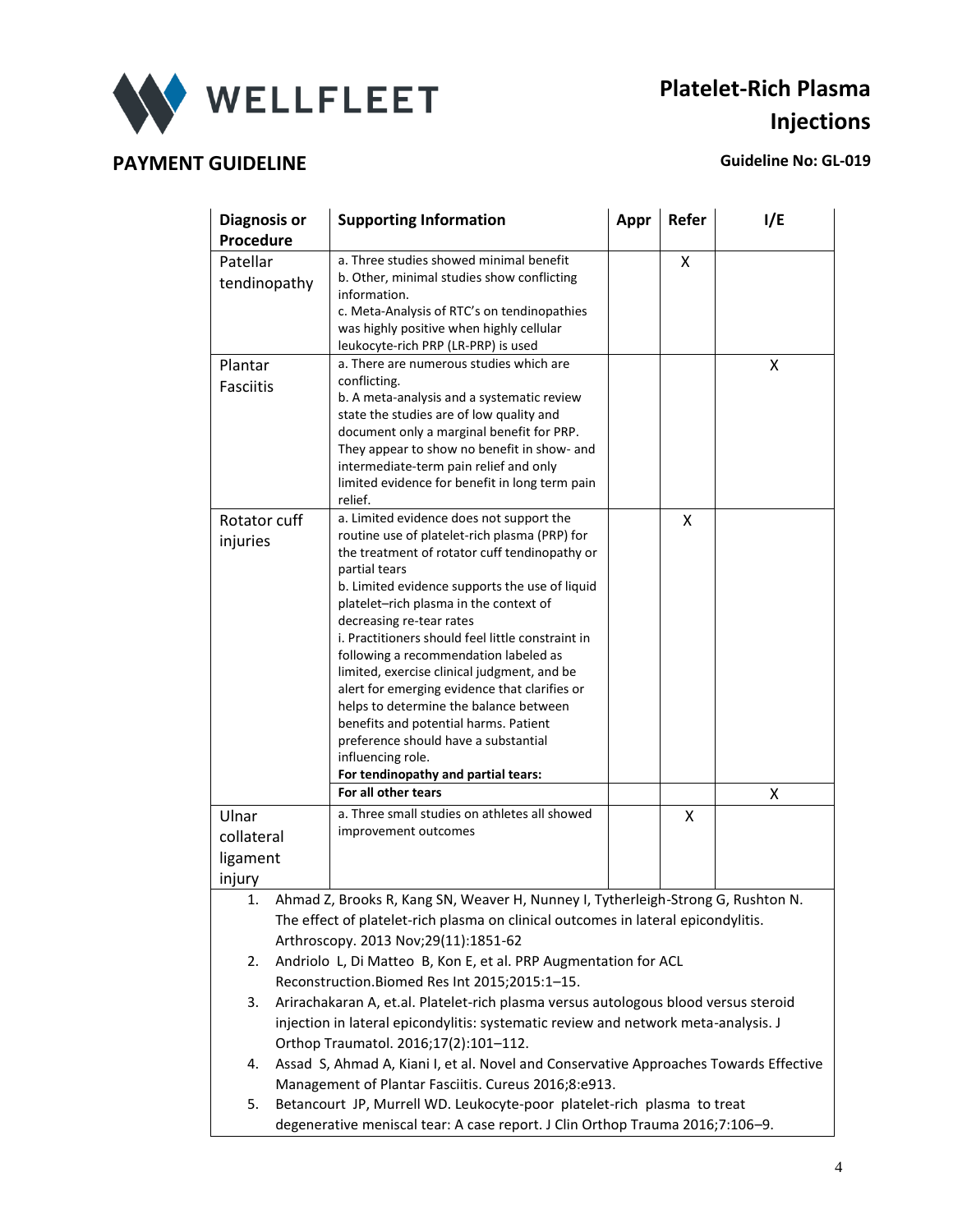

- 6. Blanke F, Vavken P, Haenle M, et al. Percutaneous injections of Platelet rich plasma for treatment of intrasubstance meniscal lesions. Muscles Ligaments Tendons J. 2015;5:162–6.
	- 7. Boesen AP, Hansen R, Boesen MI, et al. Effect of high-volume injection, platelet-rich plasma, and sham treatment in chronic midportion Achilles tendinopathy: a randomized double-blinded prospective study. Am J Sports Med. 2017;45:2034–43.
	- 8. Cai YZ, Zhang C, Lin XJ. Efficacy of platelet-rich plasma in arthroscopic repair of fullthickness rotator cuff tears: a meta-analysis. J Shoulder Elbow Surg. 2015 Dec;24(12):1852-9.
	- 9. Campbell KA, Saltzman BM, Mascarenhas R, et al. Does Intra-articular Platelet-Rich Plasma Injection Provide Clinically Superior Outcomes Compared With Other Therapies in the Treatment of Knee Osteoarthritis? A Systematic Review of Overlapping Meta- analyses. Arthroscopy 2015;31:2213–21
	- 10. Centeno CJ, Pitts J, Al-Sayegh H, et al. Anterior cruciate ligament tears treated with percutaneous injection of autologous bone marrow nucleated cells: a case series. J Pain Res 2015;8:437–47.
	- 11. Chahal J, Van Thiel GS, Mall N, et al. The role of platelet-rich plasma in arthroscopic rotator cuff repair: a systematic review with quantitative synthesis. Arthroscopy. 2012 Nov;28(11):1718-27
	- 12. Chang KV, Hung CY, Aliwarga F, Wang TG, Han DS, Chen WS. Comparative effectiveness of plateletrich plasma injections for treating knee joint cartilage degenerative pathology: a systematic review and meta-analysis. Arch Phys Med Rehabil. 2014 Mar;95(3):562-75. doi: 10.1016/j.apmr.2013.11.006. Epub 2013 Nov 27
	- 13. Chen, Xiao et al. The efficacy of platelet-rich plasma on tendon and ligament healing: A systematic review and meta-analysis with bias assessment. The American Journal of Sports Medicine vol. 46,8 (2018): 2020-2032.
	- 14. Chiew SK, Ramasamy TS, Amini F. Effectiveness and relevant factors of platelet-rich plasma treatment in managing plantar fasciitis: A systematic review. J Res Med Sci 2016;21:38.
	- 15. Dai WL, Zhou AG, Zhang H, Zhang J. Efficacy of Platelet-Rich Plasma in the Treatment of Knee Osteoarthritis: A Meta-analysis of Randomized Controlled Trials. Arthroscopy. 2017 Mar;33(3):659670.e1.
	- 16. Dang, Q. Knee injection. February 11, 2020. Medscape.com <https://www.sciencedirect.com/science/article/abs/pii/S0749806311005238>
	- 17. de Jonge S, de Vos RJ, Weir A, et al. One-year follow-up of platelet-rich plasma treatment in chronic Achilles tendinopathy: a double-blind randomized placebocontrolled trial. Am J Sports Med. 2011;39:1623–9.
	- 18. de Vos RJ, Weir A, van Schie HT, Bierma-Zeinstra SM, Verhaar JA, Weinans H, Tol JL. Platelet-rich plasma injection for chronic Achilles tendinopathy: a randomized controlled trial. JAMA. 2010 Jan 13;303(2):144-9
	- 19. Deal JB, Smith E, Heard W, et al. Platelet-Rich Plasma for Primary Treatment of Partial
	- 20. Ulnar Collateral Ligament Tears: MRI Correlation With Results. Orthop J Sports Med 2017;5:232596711773823.
	- 21. Delanois RE, Etcheson JI, Sodhi N, Henn RF 3rd, Gwam CU, George NE, Mont MA. Biologic therapies for the treatment of knee osteoarthritis. J Arthroplasty. 2019 Apr;34(4):801-813. doi: 10.1016/j.arth.2018.12.001. Epub 2018 Dec 17.
	- 22. Di Y, Han C, Zhao L, Ren Y. Is local platelet-rich plasma injection clinically superior to hyaluronic acid for treatment of knee osteoarthritis? A systematic review of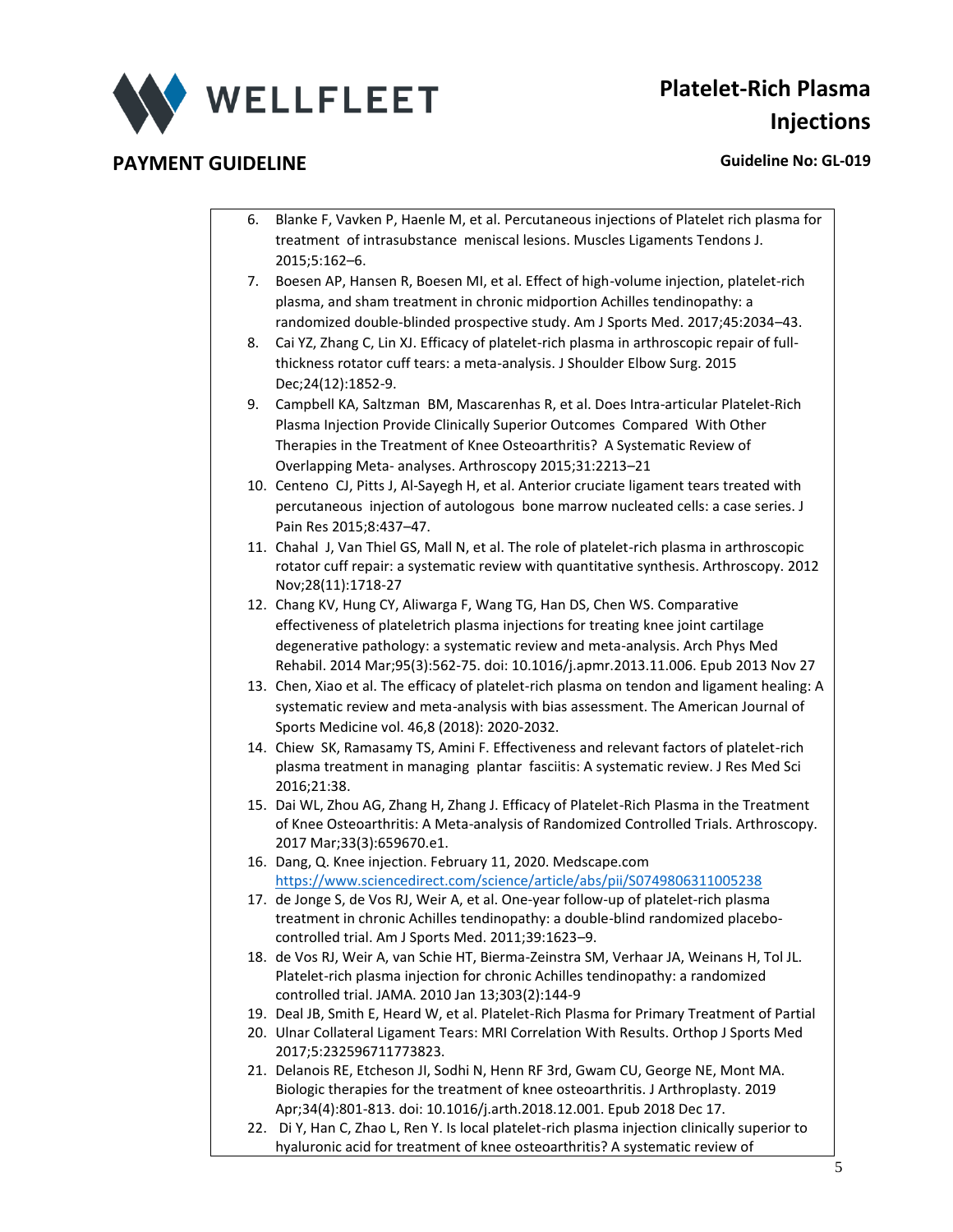

randomized controlled trials. Arthritis Res Ther. 2018 Jun 19;20(1):128. doi: 10.1186/s13075-018-1621-0

- 23. Di Matteo B, Loibl M, Andriolo L, et al. Biologic agents for anterior cruciate ligament healing: A systematic review. World J Orthop 2016;7:592–603.
- 24. Dragoo JL, Wasterlain AS, Braun HJ, Nead KT. Platelet-rich plasma as a treatment for patellar tendinopathy: a double-blind, randomized controlled trial. Am J Sports Med. 2014;42:610–8.
- 25. Dupley L, Charalambous CP. Platelet-Rich Plasma Injections as a Treatment for Refractory Patellar Tendinosis: A Meta-Analysis of Randomised Trials. Knee Surg Relat Res 2017;29:165–71.
- 26. Figueroa D, Figueroa F, Calvo R, Vaisman A, Ahumada X, Arellano S. Platelet-rich plasma use in anterior cruciate ligament surgery: systematic review of the literature. Arthroscopy. 2015 May;31(5): 9818
- 27. Filardo G, Di Matteo B, Kon E, Merli G, Marcacci M. Platelet-rich plasma in tendonrelated disorders: results and indications. Knee Surg Sports Traumatol Arthrosc. 2018 Jul;26(7):1984-1999. doi: 10.1007/s00167-016-4261-4. Epub 2016 Sep 24
- 28. Filardo G, Kon E, Pereira Ruiz MT, et al. Platelet-rich plasma intra-articular injections for cartilage degeneration and osteoarthritis: single- versus double-spinning approach. Knee Surg Sports Traumatol Arthrosc 2012;20:2082–91.
- 29. Fitzpatrick, J. Bulsara, M and Zheng, M.H. The effectiveness of platelet-rich plasma in the treatment of tendinopathy: a meta-analysis of randomized controlled clinical trials. Am J Sports Med. 2017 Jan;45(1):226-233.
- 30. Franceschi F, Papalia R, Franceschetti E, et al. Platelet-rich plasma injections for chronic plantar fasciopathy: a systematic review. Br Med Bull 2014;112:83–95.
- 31. Franchini, M. et.al. Efficacy of platelet-rich plasma as conservative treatment in orthopaedics: a systematic review and meta-analysis. Blood Transfus. 2018 Nov;16(6):502-513.
- 32. Griffin JW, Hadeed MM, Werner BC, et al. Platelet-rich plasma in meniscal repair: does augmentation improve surgical outcomes? Clin Orthop Relat Res 2015;473:1665–72.
- 33. Hamilton B, Tol JL, Almusa E, et al. Platelet-rich plasma does not enhance return to play in hamstring injuries: a randomised controlled trial. Br J Sports Med 2015;49:943–50.
- 34. Hayes, Inc. Medical Technology Directory. Comparative effectiveness review of platelet-rich plasma for rotator cuff repairs, tendinopathies, and related conditions: A review of reviews. Lansdale, PA: Hayes, Inc. May 31, 2018. Reviewed Jun 26, 2019.
- 35. Hayes, Inc. Medical Technology Directory. Comparative effectiveness review of platelet-rich plasma for treatment of conditions of the Achilles tendon and plantar fascia. Lansdale, PA: Hayes, Inc.; Mar 1, 2018. Reviewed Mar 14, 2019
- 36. Hayes, Inc. Medical Technology Directory. Comparative effectiveness review of platelet-rich plasma for treatment of lateral epicondylitis: A review of reviews. Lansdale, PA: Hayes, Inc.; Nov 26, 2018.
- 37. Hoffman JK, Protzman NM, Malhotra AD. Biologic Augmentation of the Ulnar Collateral Ligament in the Elbow of a Professional Baseball Pitcher. Case Rep Orthop 2015;2015:1–5.
- 38. Hurley ET, Lim Fat D, Moran CJ, et al. The Efficacy of Platelet-Rich Plasma and Platelet- Rich Fibrin in Arthroscopic Rotator Cuff Repair: A Meta-analysis of Randomized Controlled Trials. Am J Sports Med 2019;47:753–61. 363546517751397.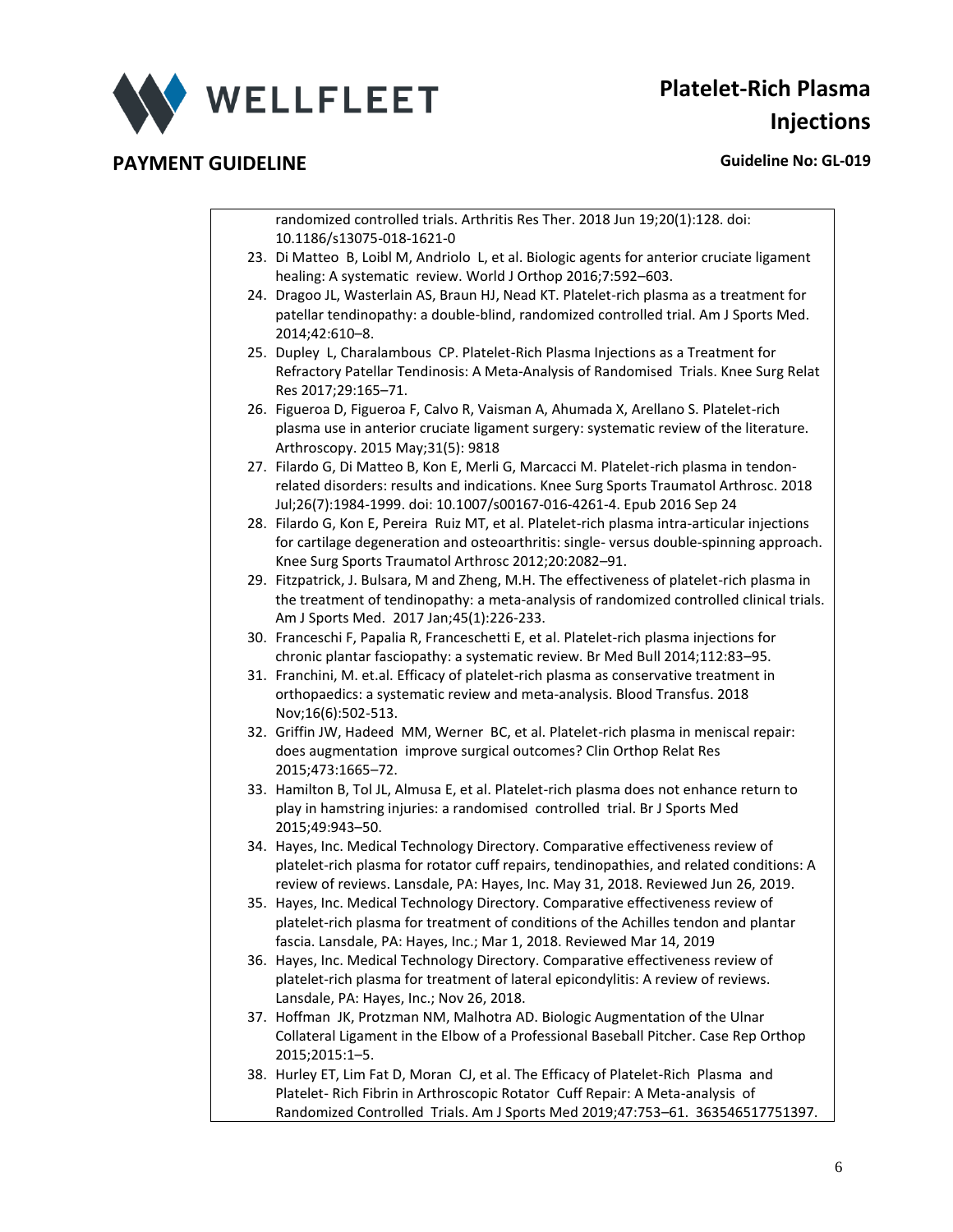

- 39. Jo CH, Shin JS, Lee SY, et al. ALLOGENEIC PLATELET-RICH PLASMA FOR ROTATOR CUFF REPAIR. Acta Ortop Bras 2017;25:38–43.
- 40. Kearney RS, Parsons N, Costa ML. Achilles tendinopathy management: A pilot randomised controlled trial comparing platelet-rich plasma injection with an eccentric loading programme. Bone Joint Res. 2013;2:227–32.
- 41. Khoshbin A, Leroux T, Wasserstein D, Marks P, Theodoropoulos J, Ogilvie-Harris D, Gandhi R, Takhar K, Lum G, Chahal J. The efficacy of platelet-rich plasma in the treatment of symptomatic knee osteoarthritis: a systematic review with quantitative synthesis. Arthroscopy. 2013 Dec;29(12):2037-48
- 42. Krogh TP, Ellingsen T, Christensen R, et al. Ultrasound-guided injection therapy of Achilles tendinopathy with platelet-rich plasma or saline: a randomized, blinded, placebo-controlled trial. Am J Sports Med. 2016;44:1990–7.
- 43. Lai LP, Stitik TP, Foye PM, Georgy JS, Patibanda V, Chen B. Use of platelet-pich plasma in itra-articular knee injections for osteoarthritis: A Systematic Review. PM R. 2015 Jun;7(6):637-48
- 44. Martinez-Zapata MJ, Orozco L, Balius R, et al. Efficacy of autologous platelet- rich plasma for the treatment of muscle rupture with haematoma: a multicentre, randomised, double-blind, placebo-controlled clinical trial. Blood Transfus 2016;14:245–54.
- 45. Meheux CJ, McCulloch PC, Lintner DM, Varner KE, Harris JD. Efficacy of Intra-articular Platelet-Rich Plasma Injections in Knee Osteoarthritis: A Systematic Review. Arthroscopy. 2016 Mar;32(3):495-505
- 46. Mi B, Liu G, Zhou W, Lv H, Liu Y, Wu Q, Liu J. Platelet rich plasma versus steroid on lateral epicondylitis: meta-analysis of randomized clinical trials. Phys Sportsmed. 2017 May;45(2):97-104.
- 47. Mishra A, Pavelko T. Treatment of chronic elbow tendinosis with buffered platelet-rich plasma. Am J Sports Med 2006;34:1774–8.
- 48. Moraes VY, Lenza M, Tamaoki MJ, et al. Platelet-rich therapies for musculoskeletal soft tissue injuries. Cochrane Database Syst Rev 2014:CD010071. CD010071.
- 49. Pas HI, Reurink G, Tol JL, et al. Efficacy of rehabilitation (lengthening) exercises, platelet-rich plasma injections, and other conservative interventions in acute hamstring injuries: an updated systematic review and meta-analysis. Br J Sports Med 2015;49:1197–205.
- 50. Peerbooms JC, Sluimer J, Bruijn DJ, Gosens T. Positive effect of an autologous platelet concentrate in lateral epicondylitis in a double-blind randomized controlled trial: platelet-rich plasma versus corticosteroid injection with a 1-year follow-up. Am J Sports Med. 2010 Feb;38(2):255-62.
- 51. Podesta L, Crow SA, Volkmer D, et al. Treatment of partial ulnar collateral ligament tears in the elbow with platelet-rich plasma. Am J Sports Med 2013;41:1689–94.
- 52. Pujol N, Salle De Chou E, Boisrenoult P, et al. Platelet-rich plasma for open meniscal repair in young patients: any benefit? Knee Surg Sports Traumatol Arthrosc. 2015;23:51–8.
- 53. Reurink G, Goudswaard GJ, Moen MH, et al. Rationale, secondary outcome scores and 1-year follow-up of a randomised trial of platelet-rich plasma injections in acute hamstring muscle injury: the Dutch Hamstring Injection Therapy study. Br J Sports Med 2015;49:1206–12.
- 54. Sánchez M, Fiz N, Azofra J, et al. A randomized clinical trial evaluating plasma rich in growth factors (PRGF-Endoret) versus hyaluronic acid in the short-term treatment of symptomatic knee osteoarthritis. Arthroscopy 2012;28:1070–8.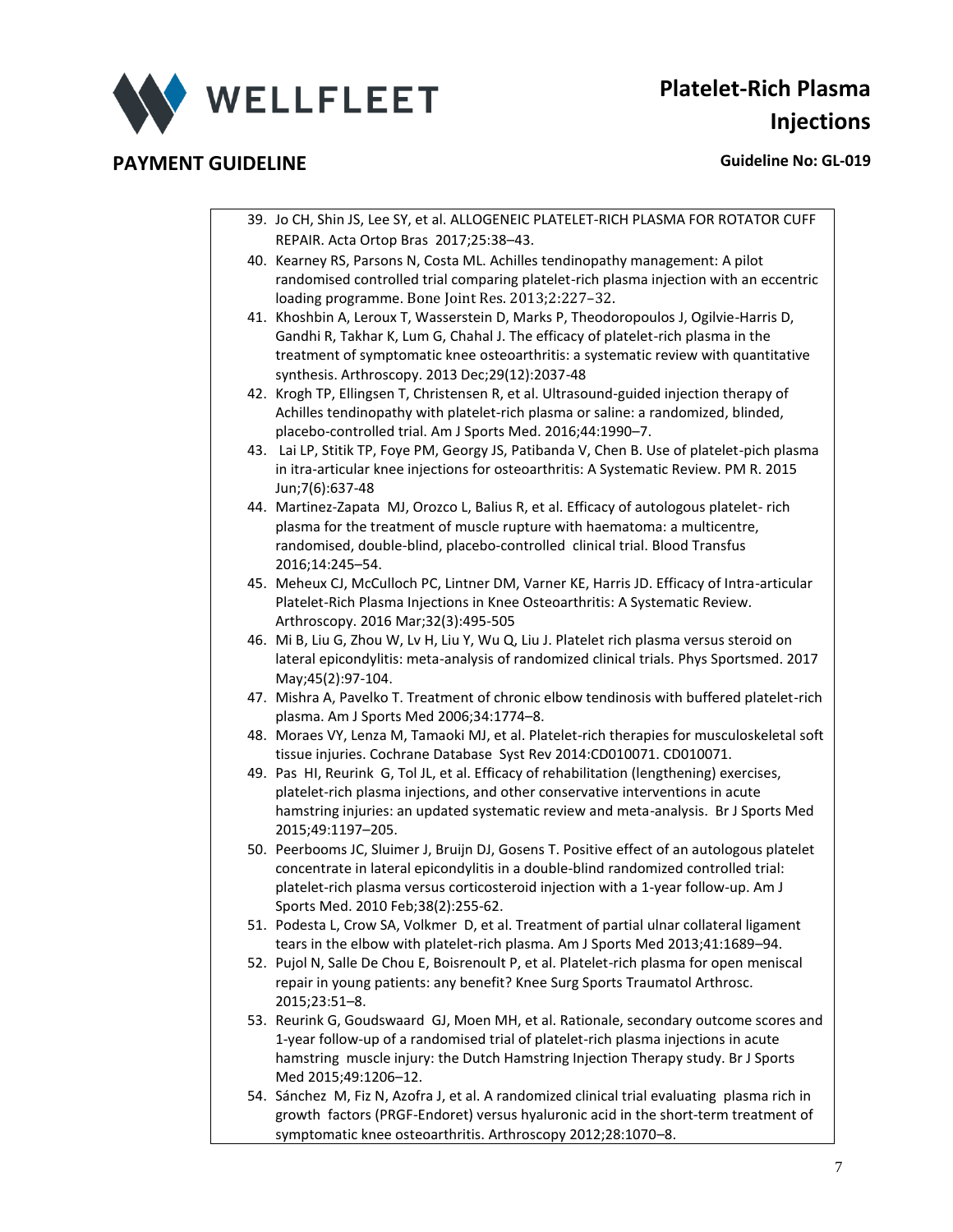

- 55. Seijas R, Ares O, Cuscó X, et al. Partial anterior cruciate ligament tears treated with intraligamentary plasma rich in growth factors. World J Orthop 2014;5:373–8.
- 56. Seijas R, Cuscó X, Sallent A, et al. Pain in donor site after BTB-ACL reconstruction with PRGF: a randomized trial. Arch Orthop Trauma Surg 2016;136:829–35.
- 57. Seijas R, Rius M, Ares O, et al. Healing of donor site in bone-tendon-bone ACL reconstruction accelerated with plasma rich in growth factors: a randomized clinical trial. Knee Surg Sports Traumatol Arthrosc 2015;23:991–7.
- 58. Shen L, Yuan T, Chen S, Xie X, Zhang C. The temporal effect of platelet-rich plasma on pain and physical function in the treatment of knee osteoarthritis: systematic review and meta-analysis of randomized controlled trials. J Orthop Surg Res. 2017 Jan 23;12(1):16. doi: 10.1186/s13018-017-05213.
- 59. Trojan, T. and Tucker, A. Plantar fasciitis. Am Fam Physician. 2019;99(12):744-750.
- 60. Tsikopoulos K, Tsikopoulos A, Natsis K. Autologous whole blood or corticosteroid injections for the treatment of epicondylopathy and plantar fasciopathy? A systematic review and meta-analysis of randomized controlled trials. Phys Ther Sport 2016;22:114–22.
- 61. Vaquerizo V, Plasencia MÁ, Arribas I, et al. Comparison of intra-articular injections of plasma rich in growth factors (PRGF-Endoret) versus Durolane hyaluronic acid in the treatment of patients with symptomatic osteoarthritis: a randomized controlled trial. Arthroscopy 2013;29:1635–43.
- 62. Vavken P, Sadoghi P, Palmer M, et al. Platelet-Rich Plasma Reduces Retear Rates After Arthroscopic Repair of Small- and Medium-Sized Rotator Cuff Tears but Is Not Cost-Effective. Am J Sports Med 2015;43:3071–6.
- 63. Vetrano M, Castorina A, Vulpiani MC, et al. Platelet-rich plasma versus focused shock waves in the treatment of jumper's knee in athletes. Am J Sports Med. 2013;41:795– 803
- 64. Warth RJ, Dornan GJ, James EW, et al. Clinical and structural outcomes after arthroscopic repair of full-thickness rotator cuff tears with and without platelet- rich product supplementation: a meta-analysis and meta-regression. Arthroscopy 2015;31:306–20.
- 65. Weber, S. and Chahal, J. Management of rotator cuff injuries. Journal of the American Academy of Orthopedic Surgery. 2020;28(5):e193-e201.
- 66. Walrod, B.J. Lateral Epicondylitis. October 30, 2018. <https://emedicine.medscape.com/article/96969-treatment>
- 67. Yang WY, Han YH, Cao XW, et al. Platelet-rich plasma as a treatment for plantar fasciitis: A meta-analysis of randomized controlled trials. Medicine 2017;96:e8475.
- 68. Zhao JG, Zhao L, Jiang YX, Wang ZL, Wang J, Zhang P. Platelet-rich plasma in arthroscopic rotator cuff repair: a meta-analysis of randomized controlled trials. Arthroscopy. 2015 Jan;31(1):125-35